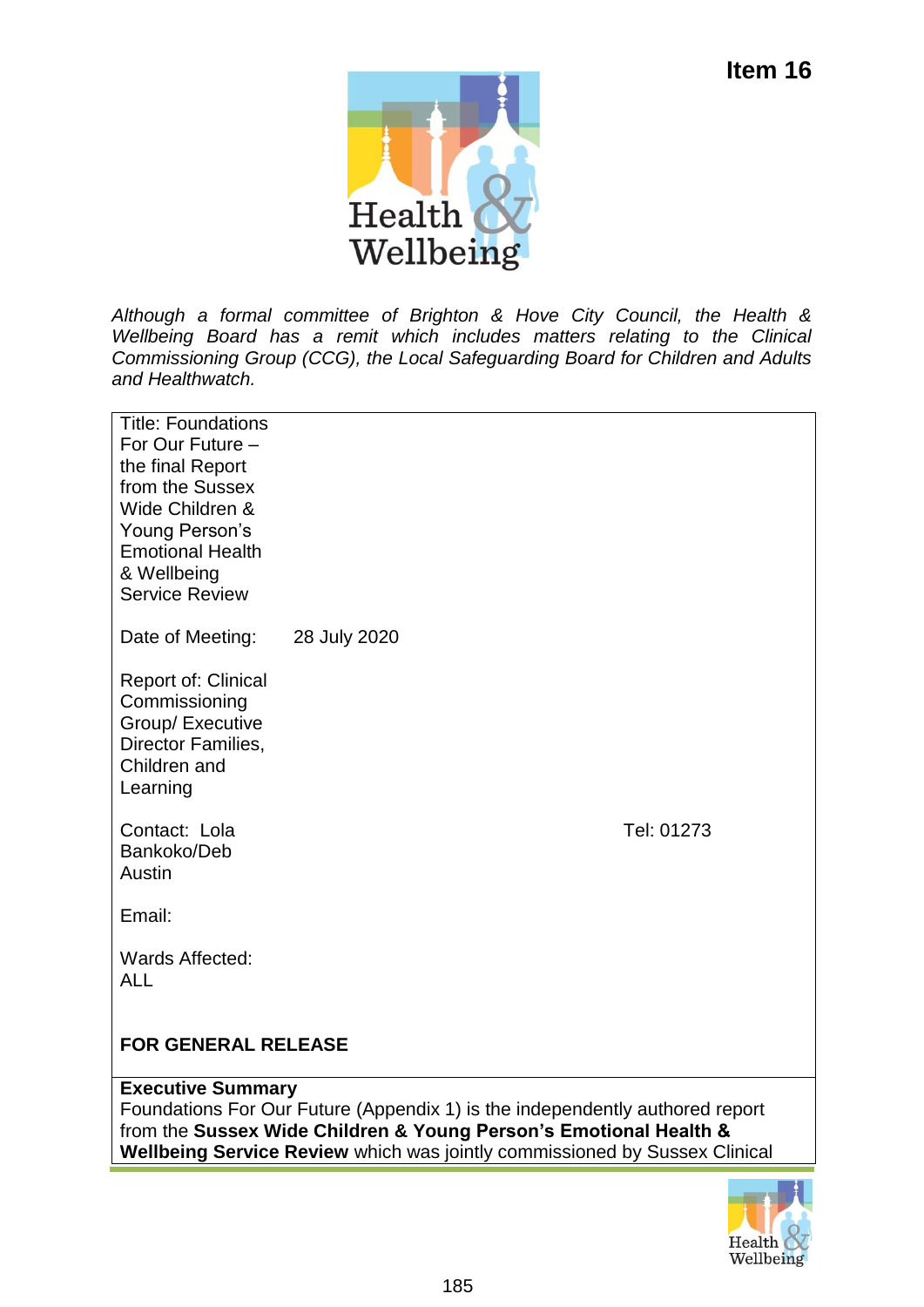Commissioning Groups (CCGs), the three local authorities in Sussex and Sussex Partnership NHS Foundation Trust (SPFT). The Review was independently chaired throughout its duration.

The Review was structured to provide an in-depth and up-to-date picture of the services and support available to children and young people and was a listening and analytical exercise aimed at gathering a wide scope of information and feedback, from quantitative data to qualitative insights, of the emotional health and wellbeing services and support on offer to children and young people, aged 0 -18, and their families in Sussex.

The Review was not a formal public consultation, the communications approach developed was designed to support and promote targeted and meaningful stakeholder engagement work. The scope of the Review was wide, taking a broader view of the services and support available and provided an opportunity to step back and consider not only what is offered currently but also, what might be offered in future and how organisations across Sussex can improve that offer, through working collaboratively or by making changes to their own structures, systems or practices.

This Report affects children, young people and their families and carers in Brighton & Hove.

Foundations for Our Future was completed in the weeks prior to the emergence of the coronavirus pandemic.

The effects of the pandemic on children and young people are already emerging. They are directly experiencing social distancing, high levels of isolation, imposed absence from school and some support systems, and the wider social and economic dislocation COVID-19 will cause. A survey conducted by Young Minds<sup>1</sup> in the early weeks of lockdown found that many children and young people reported increased anxiety, problems with sleep, panic attacks or more frequent urges to self-harm among those who already self-harmed. The Children's Commissioner for England has suggested that the harm to children's future prospects is likely to be particularly felt by the poorest and youngest. There have also been reports of falling referrals to specialist mental health services during the lockdown.

These are of course issues of great concern, but there have also been positives across the country and in Sussex specifically. Organisations have collaborated, innovated and made changes to their ways of working that in other circumstances might have taken months or years to bring about. There are reasons to be encouraged that these positives can be maintained and built upon as we move forward into restoration and recovery of services.

Within this context, the recommendations in Foundations for Our Future can now move forward to publication and implementation. It does so in a new landscape



<sup>1</sup> <sup>1</sup>[https://youngminds.org.uk/media/3708/coronavirus-report\\_march2020.pdf](https://youngminds.org.uk/media/3708/coronavirus-report_march2020.pdf)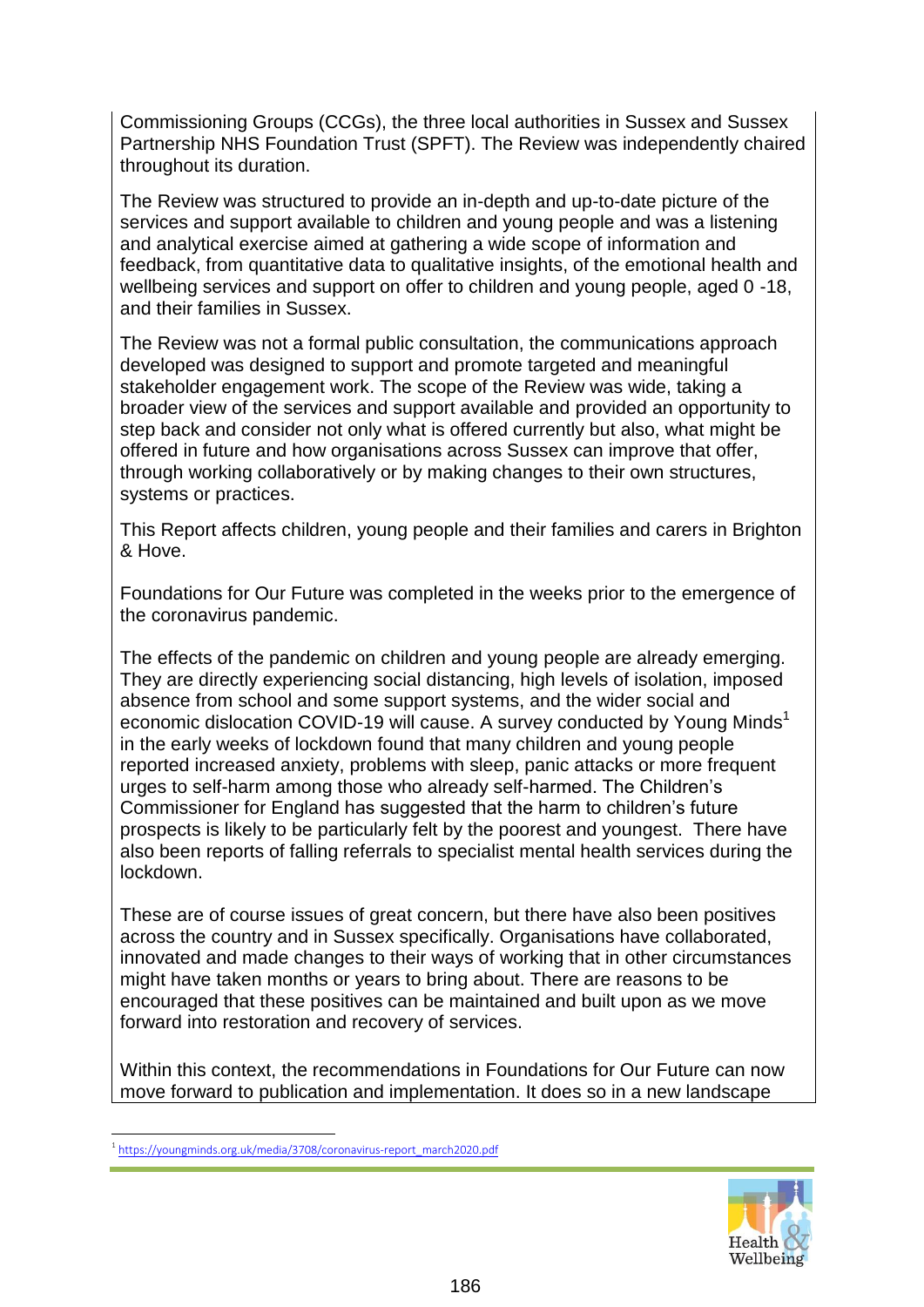where the messages in the report about transformation and improvement are perhaps even more relevant than before the pandemic emerged.

The implementation timeline for the recommendations in the report are those that developed before the pandemic caused work to be paused. That timeline will now be reviewed and adjusted to reflect the new context in which they need to be delivered. There will also be a re-consideration of the priority of each recommendation and where possible, particular aspects of work may be accelerated. The implementation will take place alongside the broader restoration and recovery process, and will feed into that work.

The report can now act as a lever for change in this new landscape, driving transformation, including to specialist mental health services, and a renewed focus on the importance of population mental health and wellbeing approaches and the key role of schools. Doing this will not only respond to the issues raised in the report, but will contribute to the wider response to the impact of COVID-19.

The mental health and emotional wellbeing of children and young people in Sussex, as well as supporting our workforce in this field, remains a priority for us and the partner organisations remain committed to implementing the recommendations in the report with vigour and pace.

#### **Glossary of Terms**

All terms are described or explained within the body of this report. Within Foundations For Our Future there is an additional glossary of terms included in the appendices.

#### **1. Decisions, recommendations and any options**

- **1.1** The final Report is appended and the Board is requested to:
- **a) Note the Independently Chaired Report – Foundations For Our Future at Appendix 1**
- **b) Agree the Concordat which underpins the partnership commitment to act upon the recommendations – at Appendix 2 and;**
- **c) Agree in principle the recommendations described in the Report and included here at section 2.17 below. A further update to be provided to the Board in respect of the financial implications for Brighton & Hove City Council prior to final sign off .**

## **2. Relevant information**

**2.1** Across Sussex, NHS and local authority partners had increasingly become aware that the experience of children and young people, and their families and carers, who needed emotional and wellbeing support required improvement.

**2.2** To better understand; the obstacles to access and to treatment; what needed to improve; and what worked well in the current system, the Sussex Wide Children & Young Person's Emotional Health & Wellbeing Service Review was jointly commissioned by Sussex CCGs, the three local authorities in Sussex and Sussex

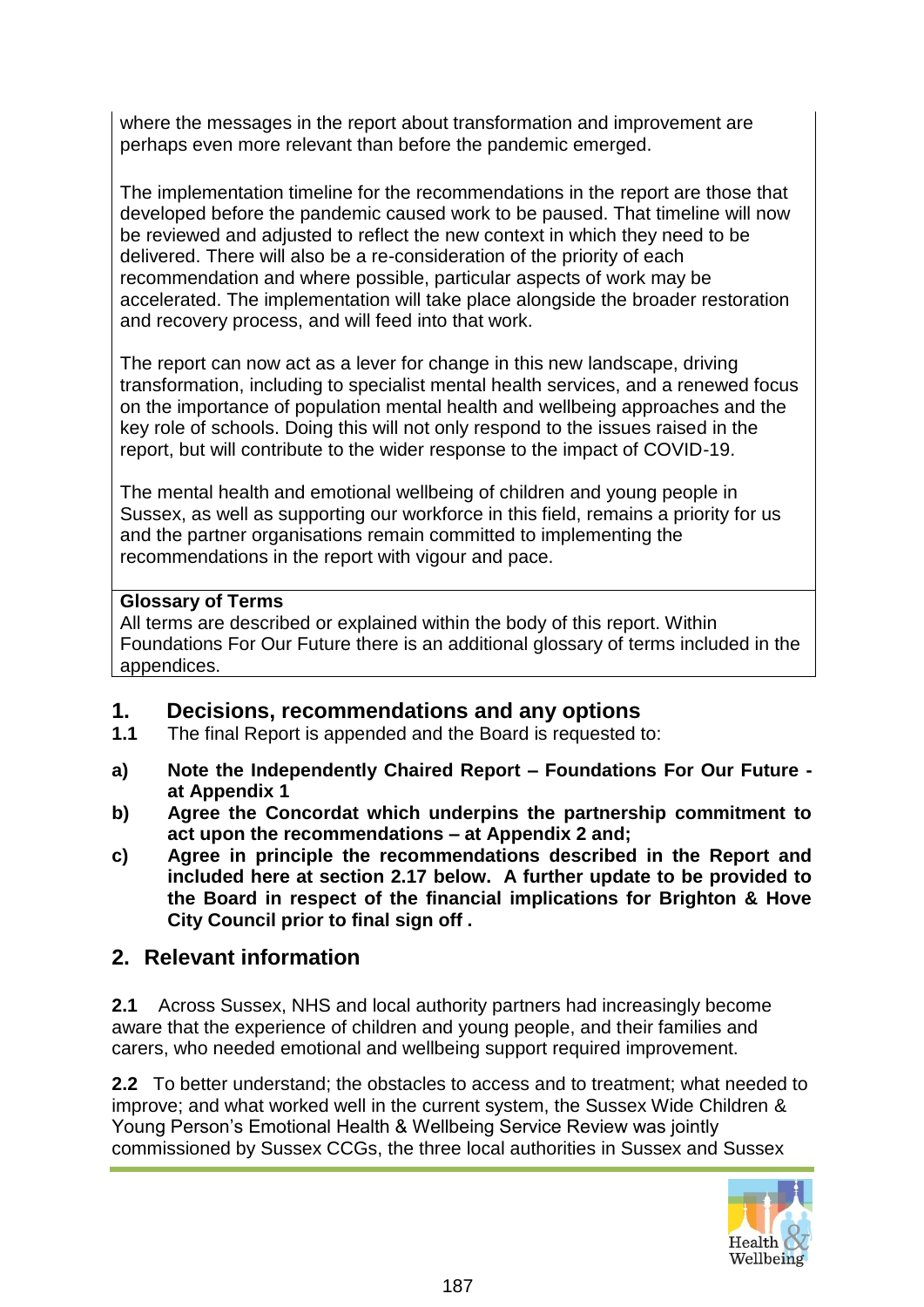Partnership NHS Foundation Trust (SPFT). The Review focused on obtaining an in depth understanding of the emotional health and wellbeing services and support on offer to children and young people, aged 0 -18, and their families in Sussex. The Review was established in January 2019 and the final report – **Foundations For Our Future** will be the published document from the review, coming at a time of unprecedented focus on children and young people's mental health both locally and nationally.

**2.3** The partners to the Review, requested that it should result in ambitious recommendations for action.

**2.4** The Review was conducted to provide an in-depth and up-to-date picture of the services and support available to children and young people and was a listening and analytical exercise aimed at gathering a wide scope of information and feedback, from quantitative data to qualitative insights. The Review was not a formal public consultation and the communications approach developed was designed to support and promote targeted and meaningful stakeholder engagement work, making every effort to be as inclusive and wide-reaching as possible within the timescales and available resources. The scope of the Review was wide, taking a broader view of the services and support available and offered an opportunity to step back and consider not only what is provided currently but also, what might be offered in future and how organisations across Sussex can improve that offer, through working collaboratively or by making changes to their own structures, systems or practices.

**2.5 Oversight** - A complete list of those local senior leaders providing oversight can be found in the full Report at Appendix 2. The Oversight Group (OSG) was chaired by Adam Doyle, Chief Executive Officer of the Clinical Commissioning Groups in Sussex and the Senior Responsible Officer for the Sussex Health and Care Partnership.

**2.6 Review Panel** - The OSG was supported by an independently chaired Review Panel (RP) and a review team. The RP included; clinical leaders (both local and regional), commissioners, experts by experience, engagement representatives, the voluntary sector, schools and colleges representatives, Special Educational Needs and Disabilities (SEND) leaders, quality & safety leads and Public Health, all of whom possessed a depth of knowledge of children and young people's experiences and perspectives, as well as issues relating to emotional health and wellbeing and children and young people's mental health. Steve Appleton $<sup>2</sup>$  was commissioned as</sup> the independent chair of the RP and is the author of the final report. The RP was accountable to local organisations through the OSG.

**2.7 Terms of Reference -** The Review process was governed by a Terms of Reference (ToR). The full details are providing in appendix 1 but in summary included engagement levels of service users, effectiveness of pathways, quality and timeliness of services, evidence of outcomes and a range of areas to inform future commissioning.

1



<sup>2</sup> <http://www.contactconsulting.co.uk/>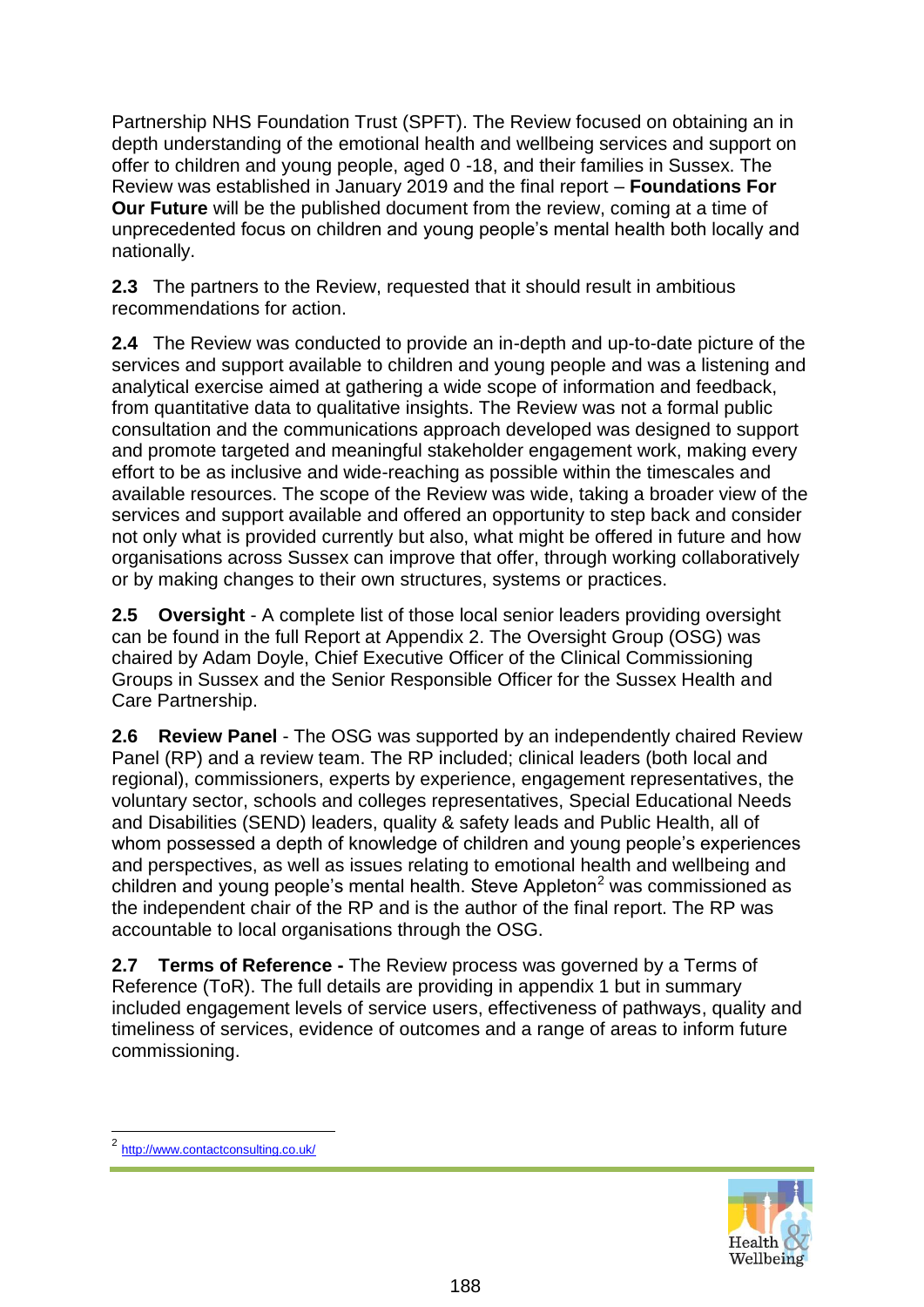**2.8 Key Lines of Enquiry (KLOE) -** The ToR were defined into a concise set of KLOE which enabled the RP to focus and consider a series of questions that informed the final report and its recommendations. The KLOE can be summarised under the following headings;

- **Access to services**: how easy is it to get a service and what could we do better?
- **Capacity**: how long do people wait to be seen, why is this and what can we do about it?
- **Safety of current services**: how are children kept safe when accessing services?
- **Funding and commissioning**: what are the available resources locally?
- **The experience of children, young people and their families**: what knowledge do our communities have of services and do they think their experiences are being heard?
- **Effectiveness**: do the current pathways deliver the care and support we need?
- **Relationships and partnership**: how well do services work together?

**2.9** Over the duration of the Review, more than 40 engagement events were attended and just under 1500 individual voices were heard through online surveys, open space events, visits to services and focus groups. Over 700 people responded to the five online surveys alone, with one in four Sussex GPs responding to their specific survey**.** This feedback contributed to the findings of the Report and the themes and recommendations that inform implementation.

**2.10** The Oversight Group developed a Concordat Agreement as the partnership framework to act upon the recommendations and to implement change across the health and social care system.

#### **2**.**11 National and local context**

**2.11.1** In 2015, the coalition government published Future in Mind<sup>3</sup>, a report of the work of the Children and Young People's Mental Health Taskforce. This outlined the transformation of design and delivery of the mental health offer for children and young people in any locality, describing a step change in how care is delivered, moving away from a system defined in terms of the services organisations provide (the tiered model) towards one built around the needs of children, young people and their families. It described a five-year ambition to create a system that brings together the potential of the NHS, schools, social care the third sector, the internet, parents and children and young people, to improve mental health, wellbeing and service provision.

**2.11.2** Locally, the Review drew on all strategies and plans related to children and young people's emotional health and wellbeing in developing the KLOE and enabling a better understanding of the challenges and context. These local plans included; Local Transformation Plans (LTP), SEND (Special Educational Needs and Disabilities) strategies, Suicide Prevention Plans, Early Years Plans and local joint needs assessments.

<sup>1</sup> <sup>3</sup> Future in Mind, Promoting, protecting and improving our children and young people's mental health and wellbeing, NHSE 2015[, https://www.gov.uk/government/publications/improving-mental-health-services-for-young-people](https://www.gov.uk/government/publications/improving-mental-health-services-for-young-people) 

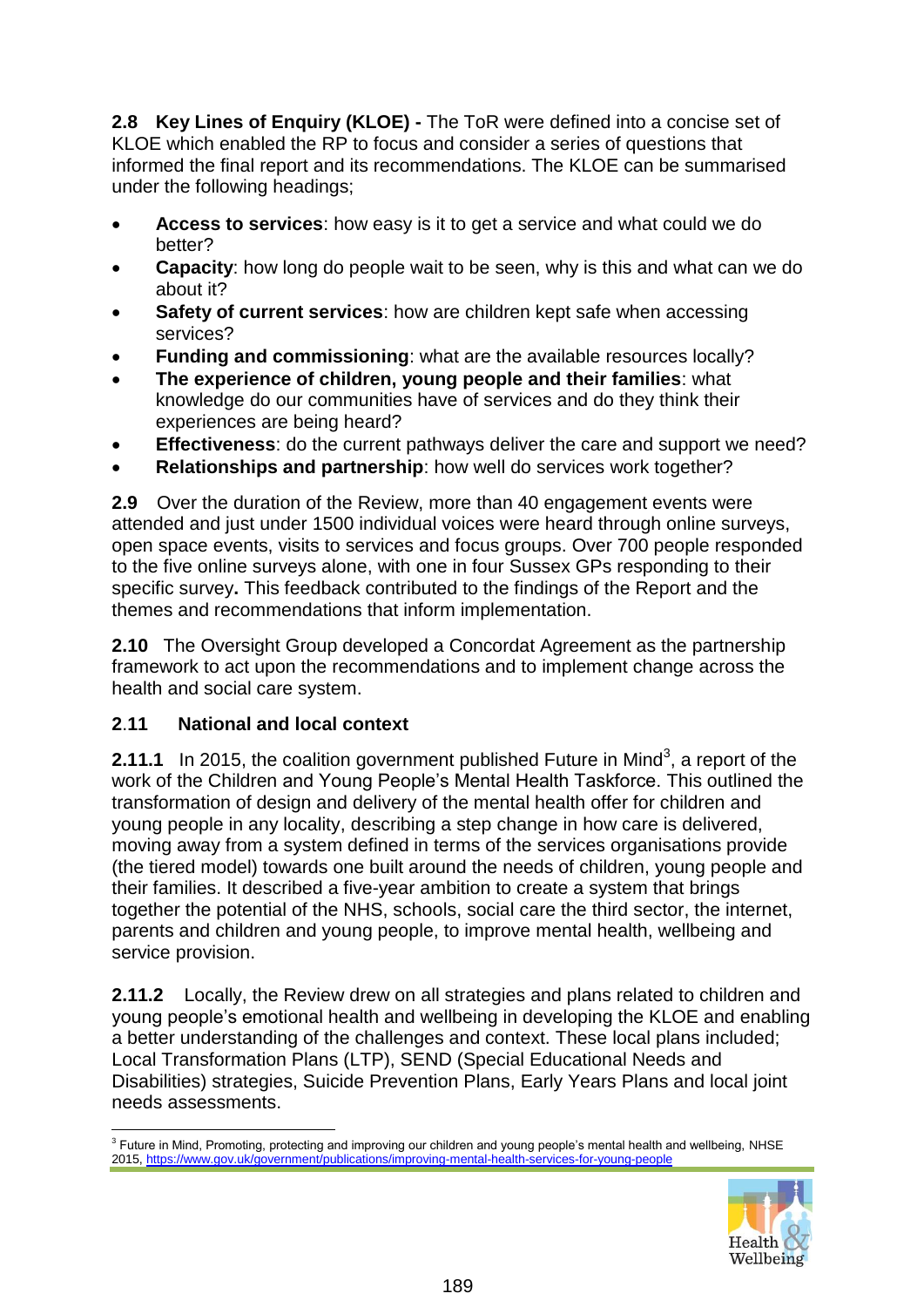**2.12 Prevalence and need -** Nationally, 70% of children and young people who experience a mental health problem haven't had appropriate support at an early enough age<sup>4</sup> and reporting of emotional and wellbeing problems has become increasingly common. The numbers of those reporting such problems is rising.

Wellbeing has been shown to decline as children and young people get older, particularly through adolescence, with girls more likely to report a reduced feeling of wellbeing than boys do. As a group, 13-15 year olds report lower life satisfaction than those who are younger.<sup>5</sup>

Children from low-income families are four times more likely to experience mental health problems compared to those from higher-income families.<sup>6</sup> Among LGBTQ+<sup>7</sup> young people, seven out of 10 girls and six out of 10 boys describe experiencing suicidal thoughts. These children and young people are around three times as likely as others to have made a suicide attempt.<sup>8</sup>

In pre-school children (those under the age of five), the national prevalence of mental health disorders is one in 18, with boys 50% more likely to have a disorder than girls. $9$  Of the more than 11,000 14-year-olds surveyed in the Millennium Cohort Study in 2018, 16% reported they had self-harmed in 2017/18.<sup>10</sup> Based on these figures, it is suggested that nearly 110,000 children aged 14 may have self-harmed across the UK in the same 12-month period.<sup>11</sup> Young women in this age group were three times more likely to self-harm than young men.<sup>12</sup> An estimated 200 children a year lose their lives through completed suicide in the UK.<sup>13</sup>

It is estimated that one in ten children and young people have a diagnosable mental disorder, the equivalent of three pupils in every classroom across the country.<sup>14</sup>

In England, the demand for specialist child and adolescent mental health services is rising, with record levels of referrals being reported.<sup>15</sup>

11 The Good Childhood Report Children's Society, 201[8 https://www.childrenssociety.org.uk/good-childhood-report](https://www.childrenssociety.org.uk/good-childhood-report)

<sup>12</sup> Brooks et al 2015 in Children and young people's mental health: The facts, Centre for Mental Health, 2018 [https://www.centreformentalhealth.org.uk/sites/default/files/2018-](https://www.centreformentalhealth.org.uk/sites/default/files/2018-09/CentreforMentalHealth_ChildrenYoungPeople_Factsheet.pdf)

[09/CentreforMentalHealth\\_ChildrenYoungPeople\\_Factsheet.pdf](https://www.centreformentalhealth.org.uk/sites/default/files/2018-09/CentreforMentalHealth_ChildrenYoungPeople_Factsheet.pdf)

13 Burton, M[. Practice Nursing](https://www.magonlinelibrary.com/journal/pnur) [Vol. 30, No. 5](https://www.magonlinelibrary.com/toc/pnur/30/5) <https://www.magonlinelibrary.com/doi/pdf/10.12968/pnur.2019.30.5.218> <sup>14</sup> Supporting mental health in schools and colleges Department for Education/NatCEN Social Research and National Children's Bureau, August 2017

[Health\\_synthesis\\_report.pdf](https://assets.publishing.service.gov.uk/government/uploads/system/uploads/attachment_data/file/634725/Supporting_Mental-Health_synthesis_report.pdf)<br><sup>15</sup> Children's mental health services: the data behind the headlines Centre for Mental Health October 2019 <https://www.centreformentalhealth.org.uk/blog/childrens-data>



<sup>1</sup> <sup>4</sup> Children and Young People Mental Health Foundation accessed December 2019 [https://www.mentalhealth.org.uk/a-to](https://www.mentalhealth.org.uk/a-to-z/c/children-and-young-people)[z/c/children-and-young-people](https://www.mentalhealth.org.uk/a-to-z/c/children-and-young-people)<br><sup>5</sup> State of the Nation 2019: Children and Young People's Wellbeing Department for Education October 2019

[https://assets.publishing.service.gov.uk/government/uploads/system/uploads/attachment\\_data/file/838022/State\\_of\\_the\\_Nation](https://assets.publishing.service.gov.uk/government/uploads/system/uploads/attachment_data/file/838022/State_of_the_Nation_2019_young_people_children_wellbeing.pdf) **[\\_2019\\_young\\_people\\_children\\_wellbeing.pdf](https://assets.publishing.service.gov.uk/government/uploads/system/uploads/attachment_data/file/838022/State_of_the_Nation_2019_young_people_children_wellbeing.pdf)**<br><sup>6</sup> Children and young people's mental health: The facts Centre for Mental Health 2018

[https://www.centreformentalhealth.org.uk/sites/default/files/2018-](https://www.centreformentalhealth.org.uk/sites/default/files/2018-09/CentreforMentalHealth_ChildrenYoungPeople_Factsheet.pdf)

<sup>&</sup>lt;u>[09/CentreforMentalHealth\\_ChildrenYoungPeople\\_Factsheet.pdf](https://www.centreformentalhealth.org.uk/sites/default/files/2018-09/CentreforMentalHealth_ChildrenYoungPeople_Factsheet.pdf)</u><br><sup>7</sup> LGBTQ+ is used to represent those people who are lesbian, gay, bisexual, transgender, questioning and "plus," which represents other sexual identities including pansexual, asexual and omnisexual

<sup>8</sup> Children and young people's mental health: The facts Centre for Mental Health 2018

[https://www.centreformentalhealth.org.uk/sites/default/files/2018-](https://www.centreformentalhealth.org.uk/sites/default/files/2018-09/CentreforMentalHealth_ChildrenYoungPeople_Factsheet.pdf)

<sup>&</sup>lt;u>[09/CentreforMentalHealth\\_ChildrenYoungPeople\\_Factsheet.pdf](https://www.centreformentalhealth.org.uk/sites/default/files/2018-09/CentreforMentalHealth_ChildrenYoungPeople_Factsheet.pdf)</u><br><sup>9</sup> Mental health of children and young people in England, 2018 <u>https://digital.nhs.uk/data-and</u>-

[information/publications/statistical/mental-health-of-children-and-young-people-in-england/2017/2017](https://digital.nhs.uk/data-and-information/publications/statistical/mental-health-of-children-and-young-people-in-england/2017/2017)

Millennium Cohort Study<https://cls.ucl.ac.uk/cls-studies/millennium-cohort-study/>

[https://assets.publishing.service.gov.uk/government/uploads/system/uploads/attachment\\_data/file/634725/Supporting\\_Mental-](https://assets.publishing.service.gov.uk/government/uploads/system/uploads/attachment_data/file/634725/Supporting_Mental-Health_synthesis_report.pdf)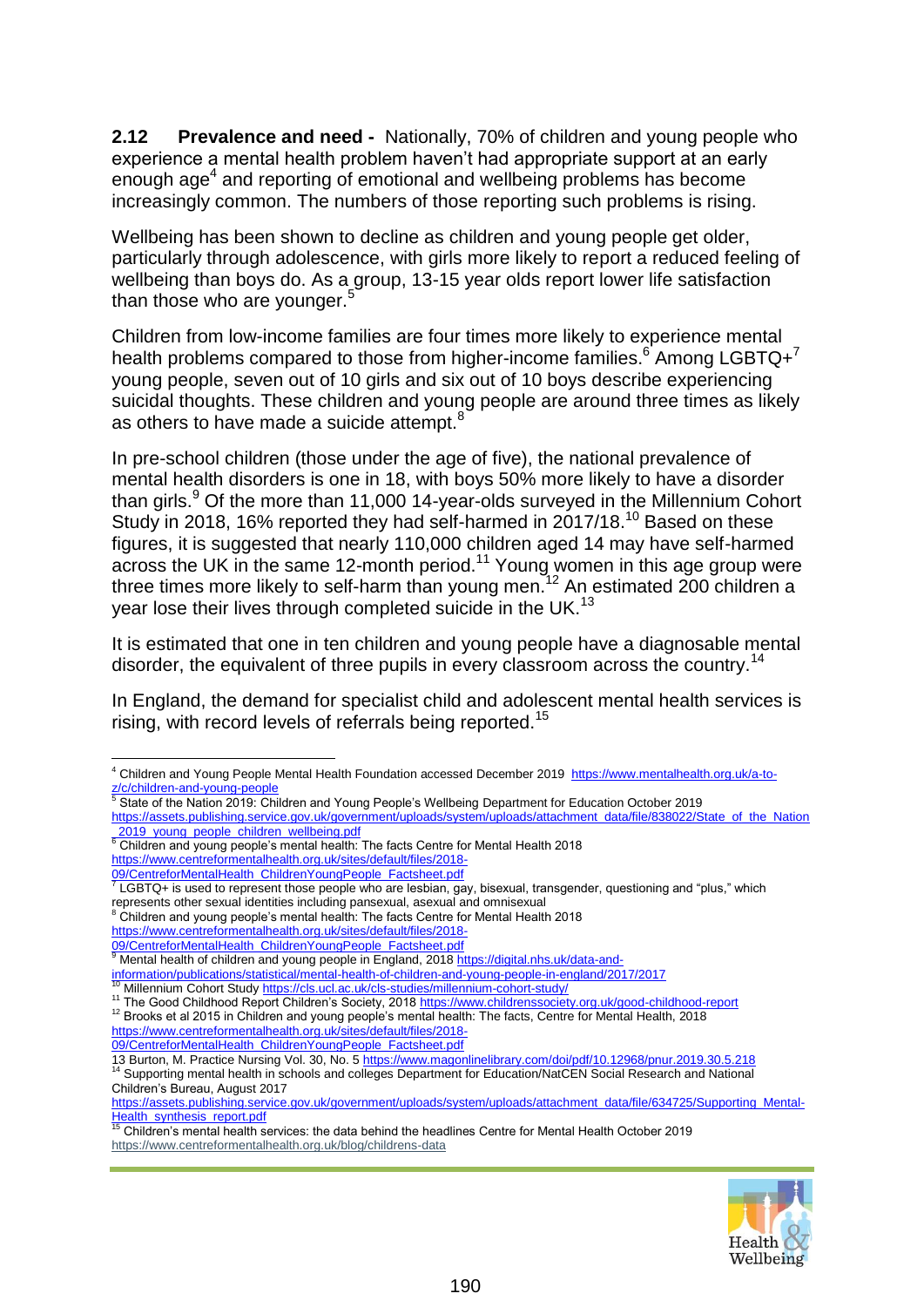#### **2.13 Sussex - key messages from the Review**

- In Sussex, the **estimated prevalence of mental health disorders** in children and young people aged 5 – 16 years as a percentage of the population of that age (2015 estimates) is; West Sussex 8.4%; East Sussex 8.8% and B&H 8.4%. The England figure is 9.2%. This means that all areas in Sussex report below the England average.
- In terms of **emotional disorders as a percentage of the population** aged five - 16 years (2015 estimates), all Sussex areas report below the England average of 3.6%; West Sussex (3.2%); East Sussex (3.4%); and B&H (3.3%).
- In contrast, for **school pupils with social, emotional and mental health needs** (primary and secondary school age combined), all Sussex areas report a higher prevalence of the England average at 2.31%; West Sussex (3.01%); East Sussex (2.52%); and B&H (2.47%).
- The percentage of 16 17 year olds **not in education, employment or training** (NEET) or whose activity is not known is; West Sussex (9.0%), East Sussex (4.9%) and B&H (4.5%). This is against an England average of 6.0%.
- **Hospital admission as a result of self-harm** for the age group 10 24 years per 100,000 population (2017/18) is 467 for the South East Region. In West Sussex the value is 536, in East Sussex it is 527 and in B&H it is 548. This means that all Sussex areas are above the region average.
- For **completed suicide**, the average rate per 100,000 of the population aged 10 - 34 years is measured over the period 2013 – 2017. For the region, the value is 10.5: in West Sussex it is 12.4; in East Sussex it is 13.2 and in B&H it is 11.8. This means that all areas are above the regional average.

**2.14 Review methodology** - The review was conducted using a mixed methodology approach using both qualitative and quantitative evidence gathering. The Review Panel received a significant amount of information, views and opinions during the quantitative and qualitative data gathering phase. The report in appendix 1 provides detail on the quantitative and qualitative data gathering that was included.

**2.15 Current service pattern -** Across Sussex, there are a number of emotional health and wellbeing services for children and young people. Nationally, the average per CCG area is three and locally, each of the three CCG areas has more than eight. Although SPFT is the primary provider of specialist mental health services there are numerous other providers and services that are able to offer support and services to children and young people who may need help and support with their emotional health and wellbeing.

There are over 50 different services offering emotional health and wellbeing support across Sussex. Approximately half of that number are local, regional or national services with a specific focus on emotional health, wellbeing or mental health. Other services have a wider remit e.g. Allsorts, Youth Advice Centre and Amaze. Some of these services are commissioned locally, while others have a national delivery profile that can be accessed by children and young people locally. Some services are commissioned by partner organisations while others are grant or aid funded. Services in Brighton & Hove are shown in the map below.

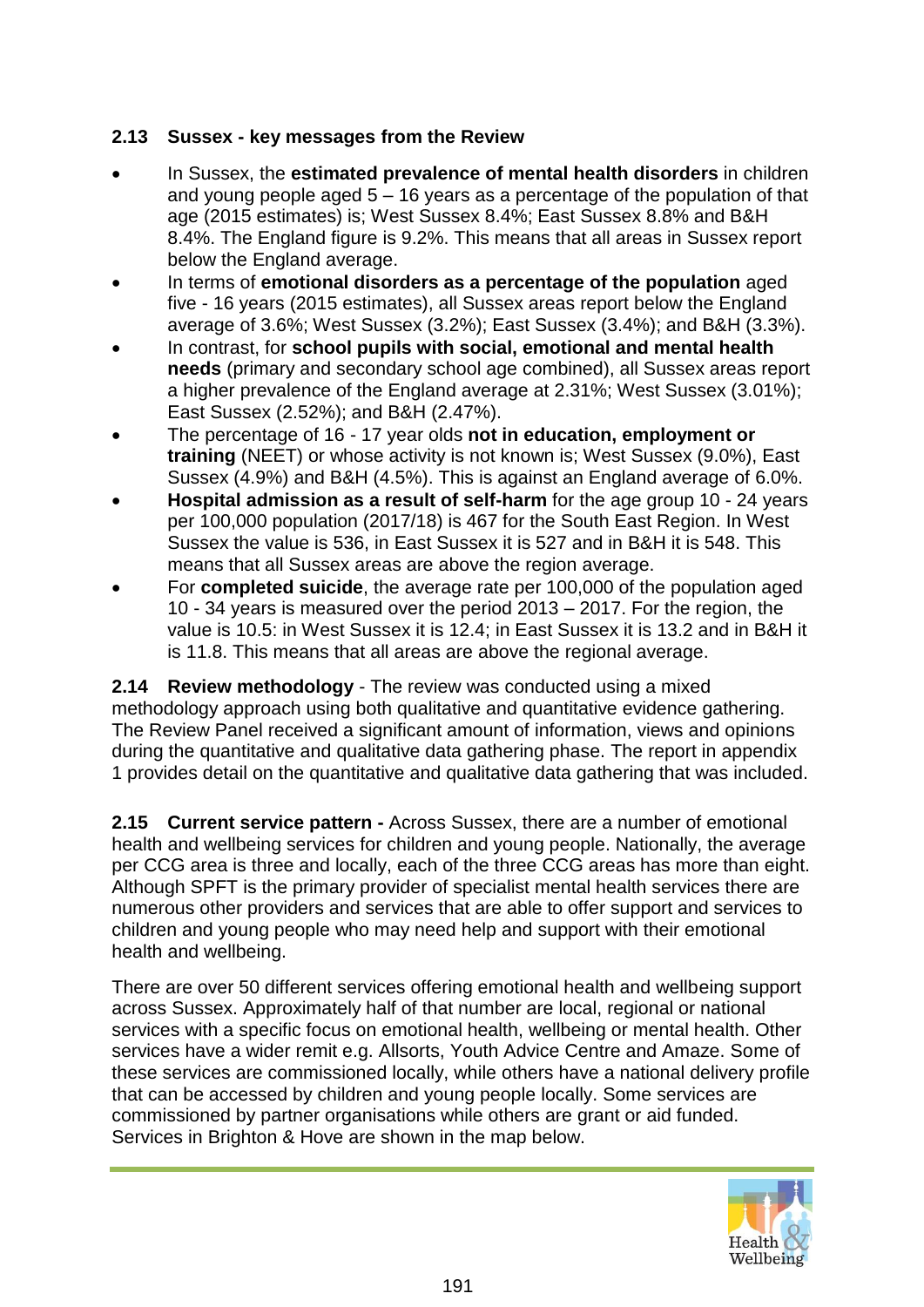

**2.16 Key findings** - The Review Panel has considered and analysed a wide range of evidence and information. Drawing on this has enabled the identification of a series of key findings in relation to children and young people's emotional health and wellbeing in Sussex. Key findings are described in greater detail in **Foundations for Our Future** and are provided here from the Executive Summary of that document.

The following key findings have been translated into recommendations which are described in section 2.17.1 below.

**(i)** Access to services is difficult and the current pattern of provision is complex and hard to navigate. There is a lack of knowledge about the range of emotional health and wellbeing services in Sussex and an over reliance on referral to specialist mental health services.

**(ii)** Referral criteria and thresholds (entry standards) for services are not well articulated and are not clear to either professionals or the public. Sometimes, services appear to work in isolation from one another and are not joined up.

**(iii)** Children and young people often experience lengthy waits for assessment and the provision of services. This is the case in both statutory and third sector services. There are minimal support options for children, young people and their families while they are waiting. There is a national target for the numbers of young people who need services who are accessing services; this is 34% for 2019/20 and (at least) 35% for 2020/21. Some areas in Sussex are achieving that access rate while others are not. We should also be concerned about the 65% who do not form part of this target.

**(iv)** Sussex faces a workforce challenge, both in recruitment and in retention but also in the professional and skill mix. In specialist services, there is a high proportion of part-time workers, which can have an impact on consistency of contact and continuity of care.

**(v)** In specialist provision, we have a picture of lower levels of acceptance of referrals, lower levels of conversion from assessment to treatment, and longer waits

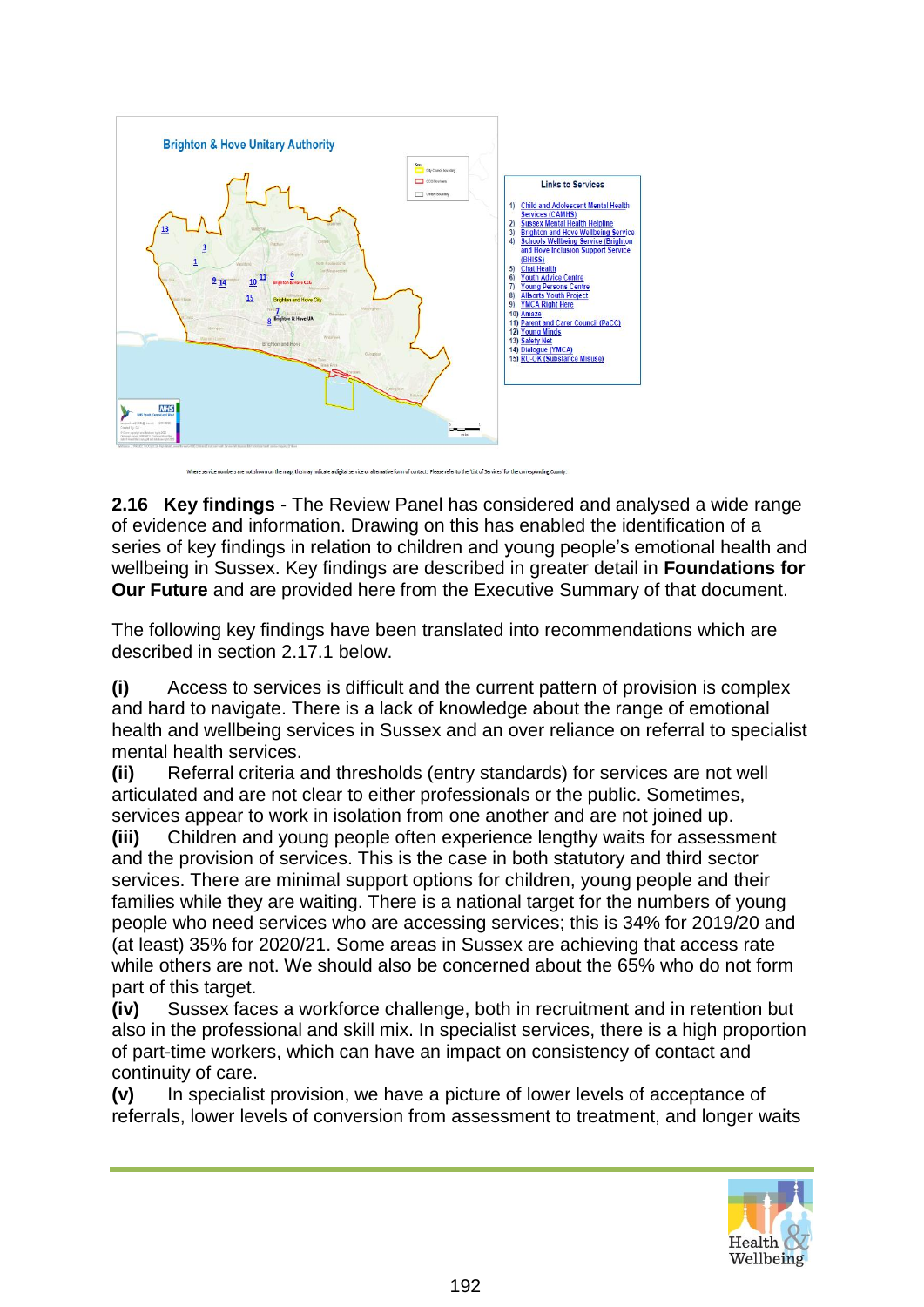for assessment. The smaller waiting list numbers may be indicative of the factors outlined above.

**(vi)** A rapid process of SPFT specialist services modernisation to improve pathways, access and outcomes is required.

**(vii)** We saw no direct evidence during the review that would demonstrate that specialist or other services are not safe. However, the data in Sussex shows that the number of children and young people admitted to hospital due to of self-harm is higher than both the region and England average. We cannot evidence whether what we have seen and heard has directly contributed to this position, but there is a need to positively address, monitor and respond to the current trends.

**(viii)** Commissioning of services is not consistent across Sussex and suffers from a lack of co-ordinated leadership, capability and capacity. Existing organisational structures mean that it has been hard to establish clear lines of responsibility. This has also hampered the connectivity between emotional health and wellbeing and the physical health needs of children and young people. There is no over-arching strategic vision for emotional health and wellbeing services or description of the need to integrate physical health and emotional health services across Sussex. There is a need for clear leadership and capability to drive transformation and integration.

**(ix)** Commissioning is not outcomes led and at present, it is difficult to determine the range of delivery outcomes, both positive and negative in relation to children and young people's emotional health and wellbeing.

**(x)** Distribution of current levels of investment does not take account of the levels of need across Sussex. There is a lack of clarity in relation to current reporting about expenditure and gaining understanding and being explicit about the level of investment remains a challenge. Investment is largely focused on reactive, treatment-focused specialist services. The balance between investing in those services and investing in prevention, promotion, self-care and resilience, and schools based support does not appear proportionate.

**(xi)** Schools and colleges do have, and should continue to have, a central role in relation to children and young people's emotional health and wellbeing. However, at present, they are not uniformly equipped to do this, nor is it clear that they are sufficiently resourced. School leaders clearly see and understand the issues relating to emotional health and wellbeing. They want to respond to it, and to do so with urgency. They agree it is part of what they should do. What they need is the help, resources and support to do it in the best way possible.

**(xii)** The opportunities to engage children, young people and their families and carers and draw on their experiences and views have not yet brought about change they seek. The voice of children and young people is not being heard or used as effectively as it could be. The mechanisms for engaging them in a meaningful process of listening and responding, has not yet been demonstrated or featured in co-design and co-development.

**2.17 Summary and recommendations** - The current pathway and service model for emotional health and wellbeing for children and young people in Sussex does not appear to be effective and would benefit from radical transformation. The full recommendations from **Foundations For Our Future** provide an opportunity to do this. Recommendations have been aligned to all local Health and Wellbeing Strategies and supports the overall purpose of local strategies by;

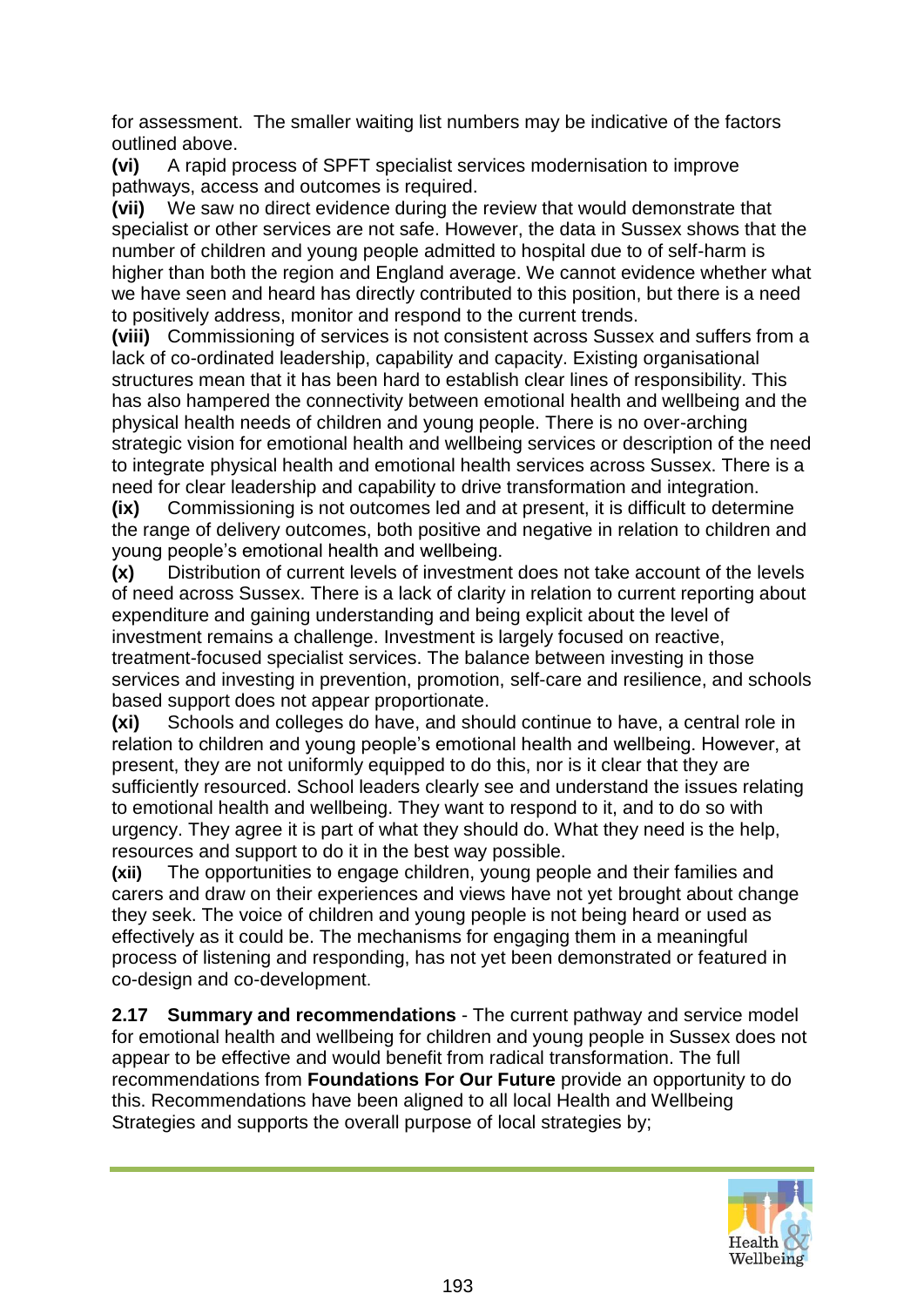- Identifying shared priorities and outcomes for improving health and wellbeing
- Supporting effective partnership working that delivers health improvements for all
- Setting out a way to support and drive the innovation required

### **In particular;**

**a)** Recommendations 1) to 9) which focus on commissioning, strategic planning, investment and comprehensive delivery of services align to the principles 1 – 6 and 7 which guide the delivery of the Strategy; partnership and collaboration, health is everyone's business, health and work, prevention and empowerment, reducing health inequalities, the right care in the right place at the right time and keeping people safe.

**b)** Recommendations 10) to 18) are aligned to the goals of 'Risks to good emotional health and wellbeing will be addressed' and 'High quality and joined up services will consider the whole family and …services will intervene early to prevent problems escalating' as part of Starting Well. These recommendations also connect to 'Mental health and wellbeing will be improved and easier access to responsive mental health services will be provided' as part of Living Well (although Living Well is primarily aimed at adults of working age, this will apply to young adults as well).

**c)** Recommendations 19) and 20) are aligned to principle 7 which focuses on engagement and involvement. These recommendations support the principle that local people of all ages will be active partners in the design, development and delivery of health and care services and are supported to manage their health.

### **2.17.1 The recommendations in full**

1. The Oversight Group should become a body that takes responsibility for the implementation of the recommendations. Children and young people, parents and carers, third sector organisations and education services representatives should be part of this group. It should hold local organisations to account for implementation and take a role in enabling progress and unblocking any barriers to delivery. It should link to existing forums and governance groups to ensure a co-ordinated approach to delivery and communication. A new chair should be appointed before the inaugural meeting to take this forward.

2. A concordat has been developed and agreed. It should 'seal in' the commitment of all partners to work together on implementation of the review recommendations and should produce a quarterly update on the implementation of these recommendations and an annual statement of progress. All leaders of the partners who commissioned the review and published with the report should sign it. It is incumbent on the partner organisations and their leaders to work collaboratively to deliver the recommendations together to bring about the change that is needed.

3. The NHS and local authorities should jointly create a post of Programme Director for Children and Young People's Emotional Health and Wellbeing with dedicated resource for change. This post should take a pan-Sussex responsibility for the improvement of emotional health, wellbeing and specialist mental health services and the implementation of the recommendations in this report, providing clear leadership and accountability.

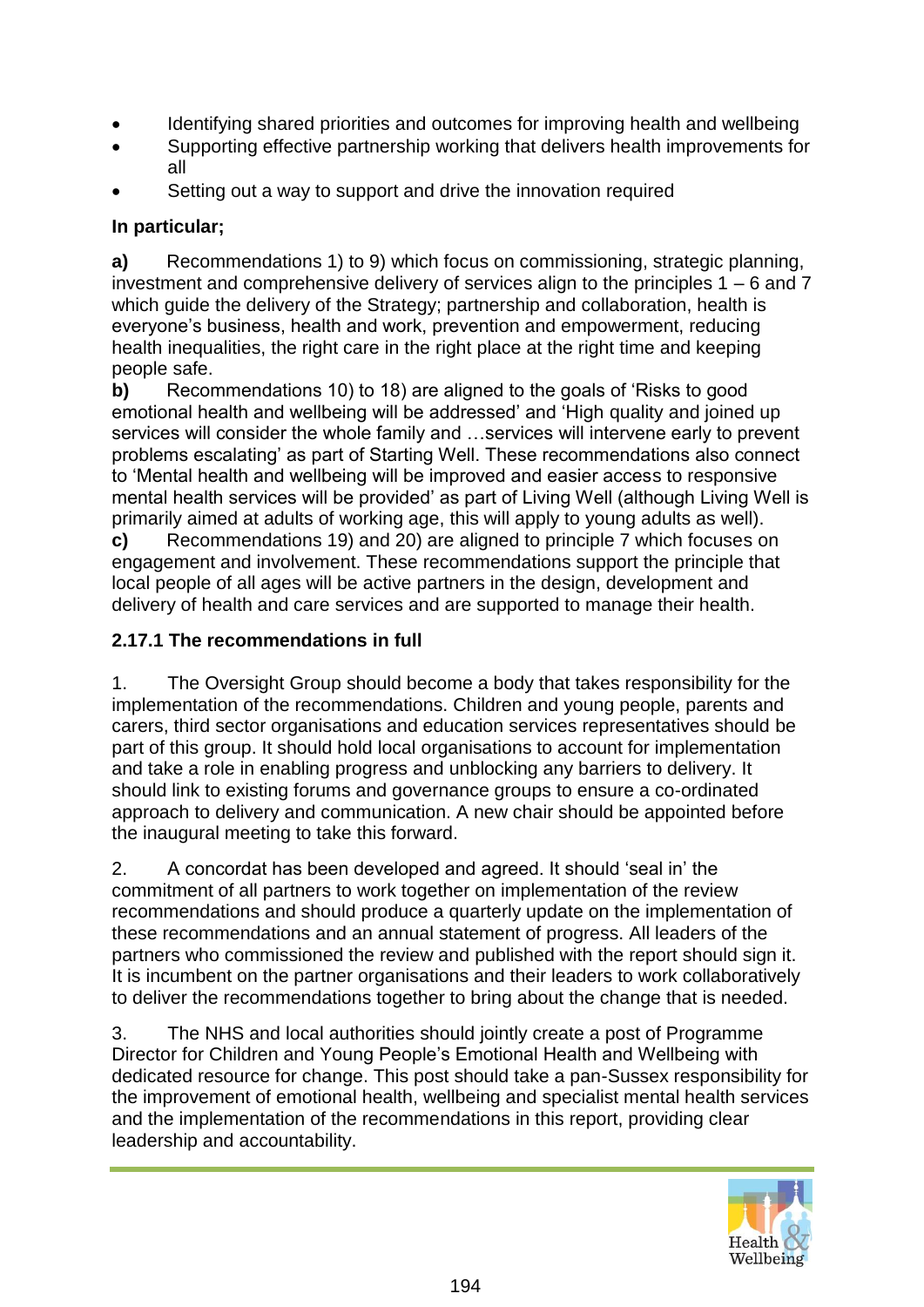A job description and person specification should be developed and where possible, the post should be recruited and in place as soon as is practical. During this time, continuity of leadership should be secured through a suitable candidate. The dedicated resource for change should also be identified, secured and deployed in line with the timeframe for the Director post, to support the ambitious implementation time-scales. The Director post should be fixed term for a minimum of two years, to see through transformational change.

4. A co-ordinated commissioning structure should be established for children and young people's emotional health, wellbeing and mental health across Sussex. As part of establishing that structure, consideration should be given to the capacity and capability that exists within current commissioning teams. It should also consider how to achieve better integration of physical and emotional health. The new structure should comprise commissioners from the NHS, local authority children's leads and education to create a holistic approach that is cross-sectorial in nature. The underpinning approach should be one that ensures the commissioning of a range of services and supports needed across Sussex, in line with Future in Mind, as well as giving focus to localities where specific needs dictate that local variation in service is needed. A shadow form structure should be in place where possible ahead of formal establishment.

5. Specialist mental health services for children and young people should be commissioned on a pan-Sussex basis to provide improved consistency in terms of service expectations. This arrangement must consider and develop a clear understanding about how best to achieve the right balance between clinical consistency across Sussex and the flexibility to meet local, population needs, for example in rural and urban areas.

6. There should be one strategic plan for children and young people's emotional health and wellbeing and mental health in Sussex. It should set a single strategic vision for Sussex, which is underpinned by a place-based approach to meeting local need. In so doing, it must set the overall strategic direction and provide a clear and demonstrable focus on addressing the diversity of need in specific localities through its strategic intentions.

7. Commissioning must focus on outcomes. There should be a Sussex-wide outcomes framework that is strengths based and resilience led with clear and auditable measures of quality and effectiveness across services, both pan-Sussex and at locality level.

8. The CCGs financial investment in children and young people's mental health services should be re-based to ensure that the level of spending is commensurate with the level of need and that the national investment targets are met. The local authority partners must work with the CCGs to ensure a fuller and jointly understood picture of current investment and identify areas for similar re-basing and rebalancing.

This must include consideration of the opportunities to recast the investment in specialist services and ensuring appropriate investment from commissioners into early help, prevention and other non-specialist support services. This should be

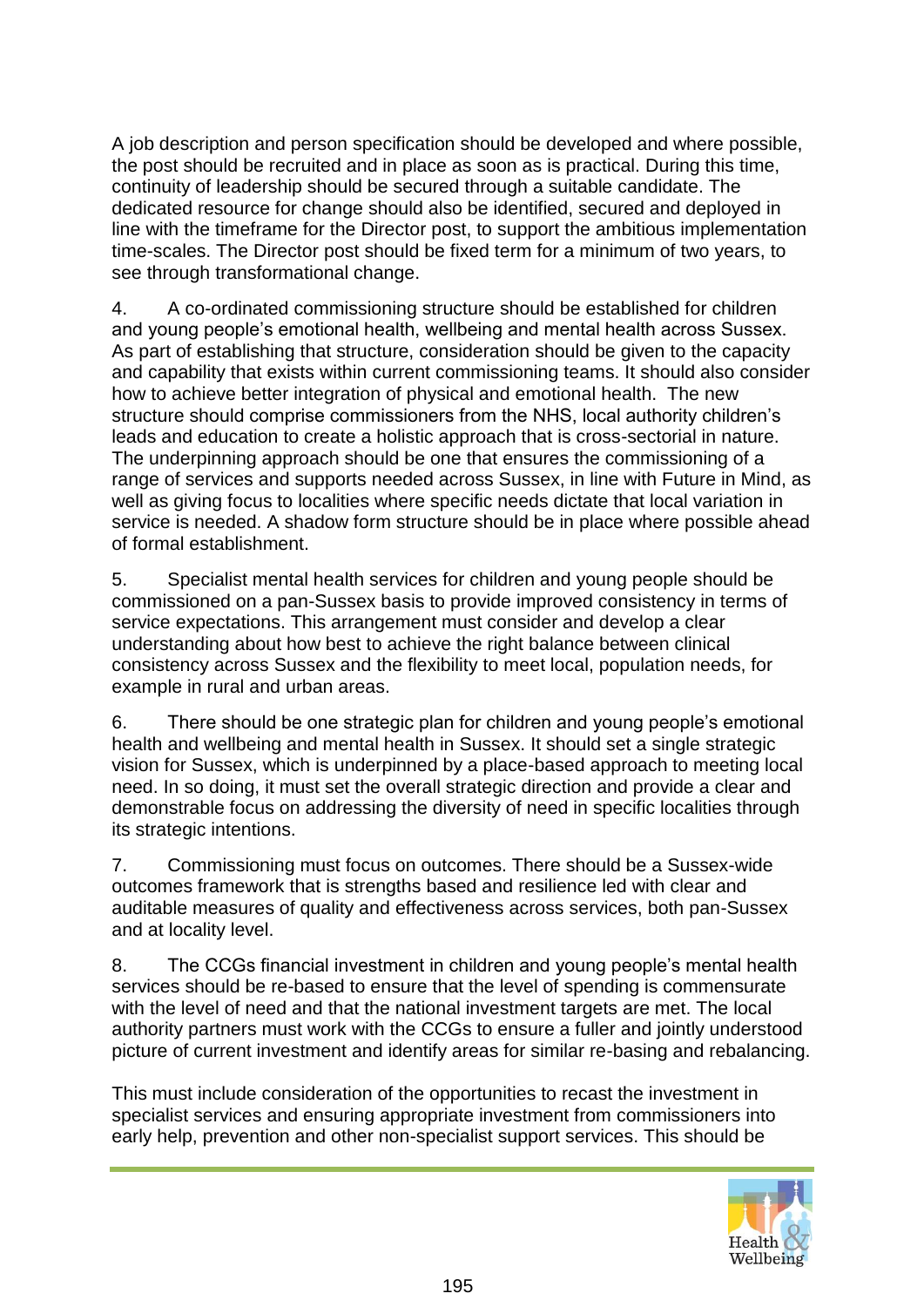accompanied by a commitment to the transformation of specialist services to ensure a more effective system wide pathway. To aid that process, SPFT should lead a rapid process of modernisation of their specialist services to improve pathways, access and outcomes. Given the scale of transformation across partner organisations, it is recommended that a transformation programme is initiated on inception of this work.

9. The CCG and local authority partners should work together to determine and provide clarity about how much is invested and where, particularly the amount of investment in wellbeing support and commit to improving levels of financial resource being directed into public health, prevention, early intervention and promotion delivery.

10. The current landscape of provision requires further review by commissioners. The focus of this should be an examination of the number of providers and what they provide. It should have the aim of ensuring the right range of services and supports within a sustainable system and that are more easily navigable for children, young people and their families. This should include the need to ensure a fuller understanding of the range of services that need to be commissioned to build the right pathway that includes universal services, prevention and early help as well as specialist services.

11. The Single Point of Access (SPOA) model should be swiftly developed and implemented across Sussex. The development of the model should draw on the current local experience as well as looking at models of good practice. It should provide improved and open access to universal services as well as targeted input, with minimum waiting times. It should be open to children and young people to refer themselves, as well as to their families, schools and colleges and general practitioners.

12. As part of the recommended specialist services transformation and modernisation process, the partners, led by SPFT should review and re-describe current thresholds and criteria for access to their services for children and young people. This should be done through a process of co-production between the partners to determine the most appropriate model and that it forms part the overall pathway, which should include earlier help and support provided by non-specialist services.

13. To better support schools and colleges, the current piloting of Mental Health Support Teams in Sussex should be accelerated and expanded so that 20-25% of all schools and colleges have access to mental health professionals in line with the Green Paper.

14. All commissioned services will be expected to deliver a demand, capacity and productivity review.

15. The organisations in Sussex should ensure service levels and capacity that are matched to local need. The changes required are likely to take some time to achieve. In the interim, the organisations must put in place the necessary pathways and interventions to support those children and young people who are waiting.

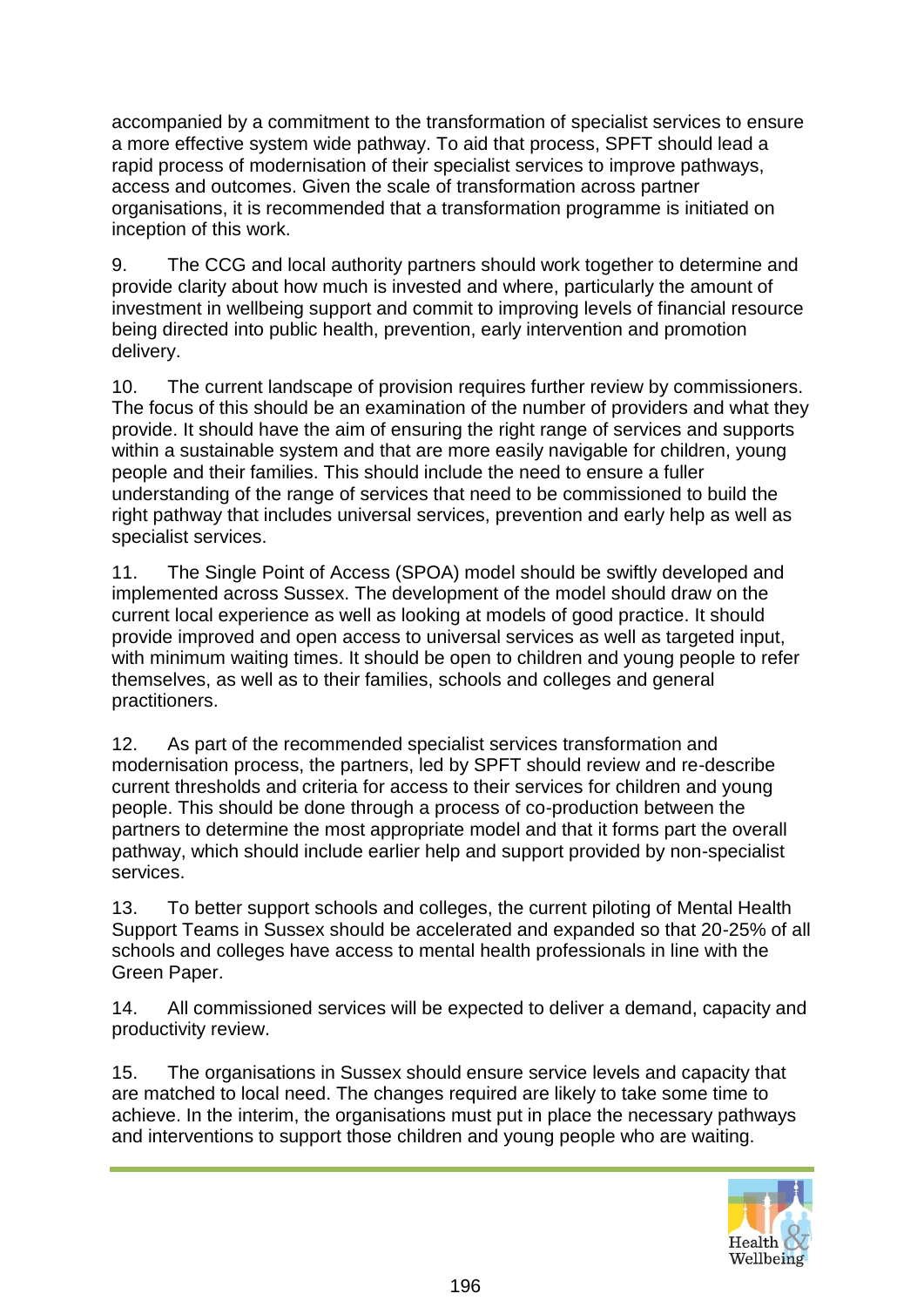16. There should be a programme of awareness and education directed to statutory referrers that clearly describes the agreed pathway model and about when and to where to refer. This will include embedding the importance of, and confidence in, the full range of commissioned services.

17. To improve accessibility, and given the geography of Sussex, services must operate more flexibly. This includes working beyond traditional 9-5 working hours and school hours and should include evenings and weekends. In addition, services must be offered from a broader range of locations and where appropriate, in locations that are not necessarily based in statutory sector buildings. Exploration of on-line consultation, advice giving and support as well as the use of other digital options should be explored. This could include advice from specialist services to general practitioners and social prescribers.

18. A Sussex-wide audit and review of the targeted and specialist workforce should be undertaken. From this, plans should be developed to ensure that the number and mix of professionals working in services is appropriate. This audit should take account of any current or recent work conducted as part of the Local Transformation Plan process.

19. Children and young people should have a greater say in how resources are spent. An agreed proportion of the available financial resources should be delegated to children and young people to prioritise for their own communities and neighbourhoods. Commissioners and providers must also be able to demonstrate that children and young people have co-designed services and pathways.

20. A Children and Young People's Panel should be created. It should be composed of children and young people, their families and carers. It must attract dedicated resource to support its operation. The panel should be independently facilitated and run. It should provide an opportunity for children and young people to contribute to, and participate in the development of local services, strategies and plans. Recruitment to the panel should have as wide a representation from across Sussex as possible.

## **3. Important considerations and implications**

Legal:

- 3.1 The aim of the Review and its recommendations align with the purpose of the Health and Wellbeing Board. The recommendations relate to various services provided by the Local Authority, namely Adult Social Services, Public Health, and Families, Children and Learning alongside its partners within the NHS and with its neighbouring local authorities. The Local Authorities services are provided as a result of statutory duties and powers.
- 3.2 The recommendations' impact will be to change the way these services are commissioned, accessed and delivered to improve outcomes and enable better coordination between the NHS, local authorities, third sector organisations and other stakeholders. This can be achieved within the existing legal framework. There may be a need for specific partnership

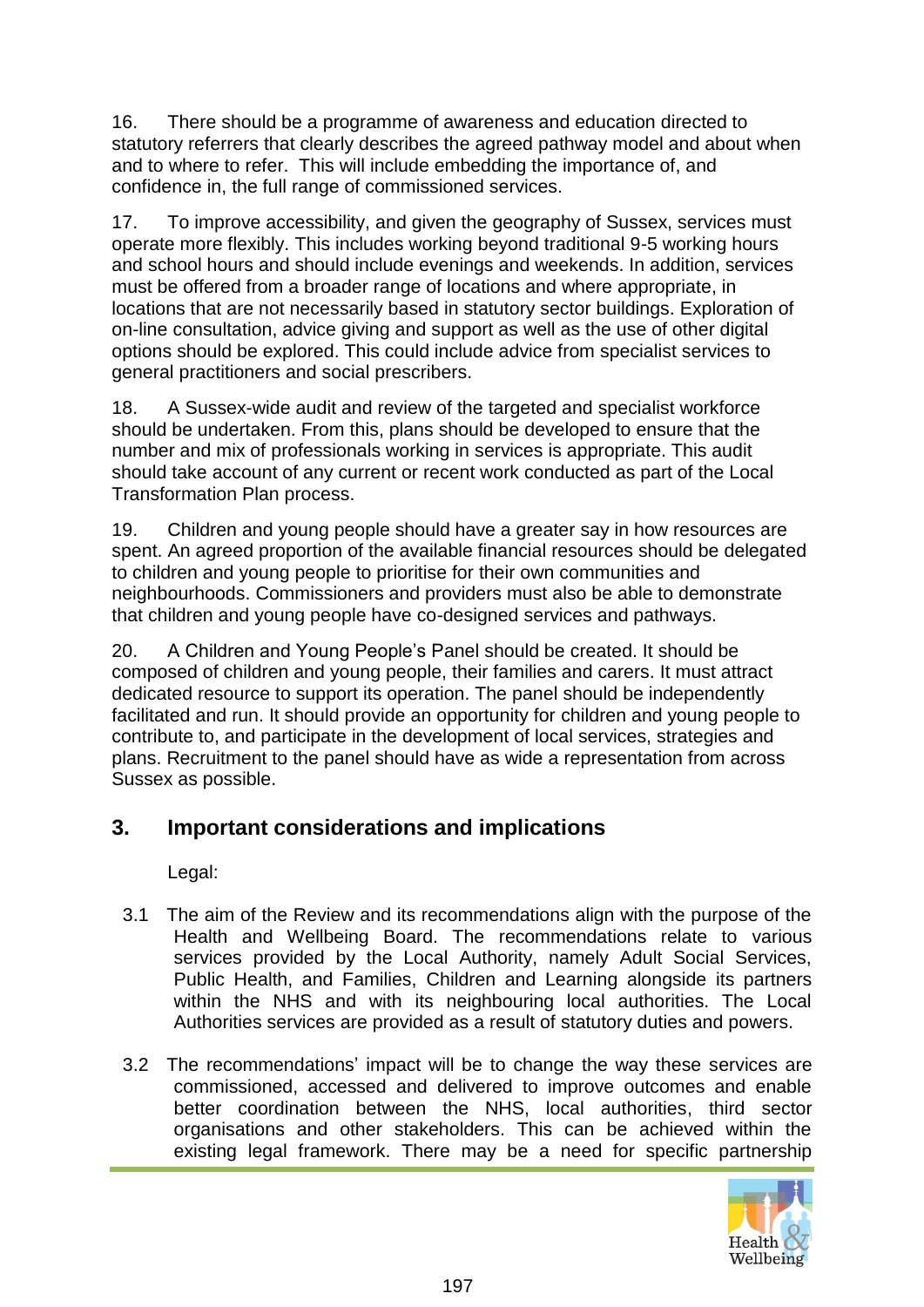agreements (section 75, NHS Act 2006) to be created or varied to facilitate the implementation of some of the recommendations and this can be considered as the timetable is revised.

Lawyer consulted: Nicole Mouton Date: 9/7/2020

Finance:

- 3.3 The recommendations in this report have significant and far reaching implications across all health and children's services partners across Sussex. The success of these initiatives will require partner organisations, CCGs, NHS trusts, schools and local authorities to work together to align funding and deployment of available resources. Work is already ongoing to align budget planning across the partner agencies to improve the efficient use of resources and co-ordination of service delivery. This will need to be strengthened and prioritised to enable delivery of the recommendations in this report.
- 3.4 It should be noted that the impact of the pandemic has made short and medium term financial planning considerably more uncertain. The full financial impact of the pandemic is not yet known, however, it seems certain that there will be substantial budget pressures that will need to be addressed with the risk of adverse impact on the available resources for service delivery and investment.

Finance Officer consulted: David Ellis Date: 08/07/2020

Equalities:

3.5 As part of the process of the Review, an EHIA was completed.

The review, which was initiated in Spring 2019, was an information gathering process which will result in a number of formal recommendations for senior commissioning and strategic partners to consider and implement. The review was not a service change process and neither was it a consultation exercise. While pathways, access and waiting times were reviewed, this was not a formal review of current service process or policy or organisational strategy. As part of the evidence process, all local system strategies and CYP Local Transformation Plans (LTPs) were reviewed.

3.6 The programme will move to an implementation phase once senior leaders have agreed the Review recommendations. It is anticipated that a further

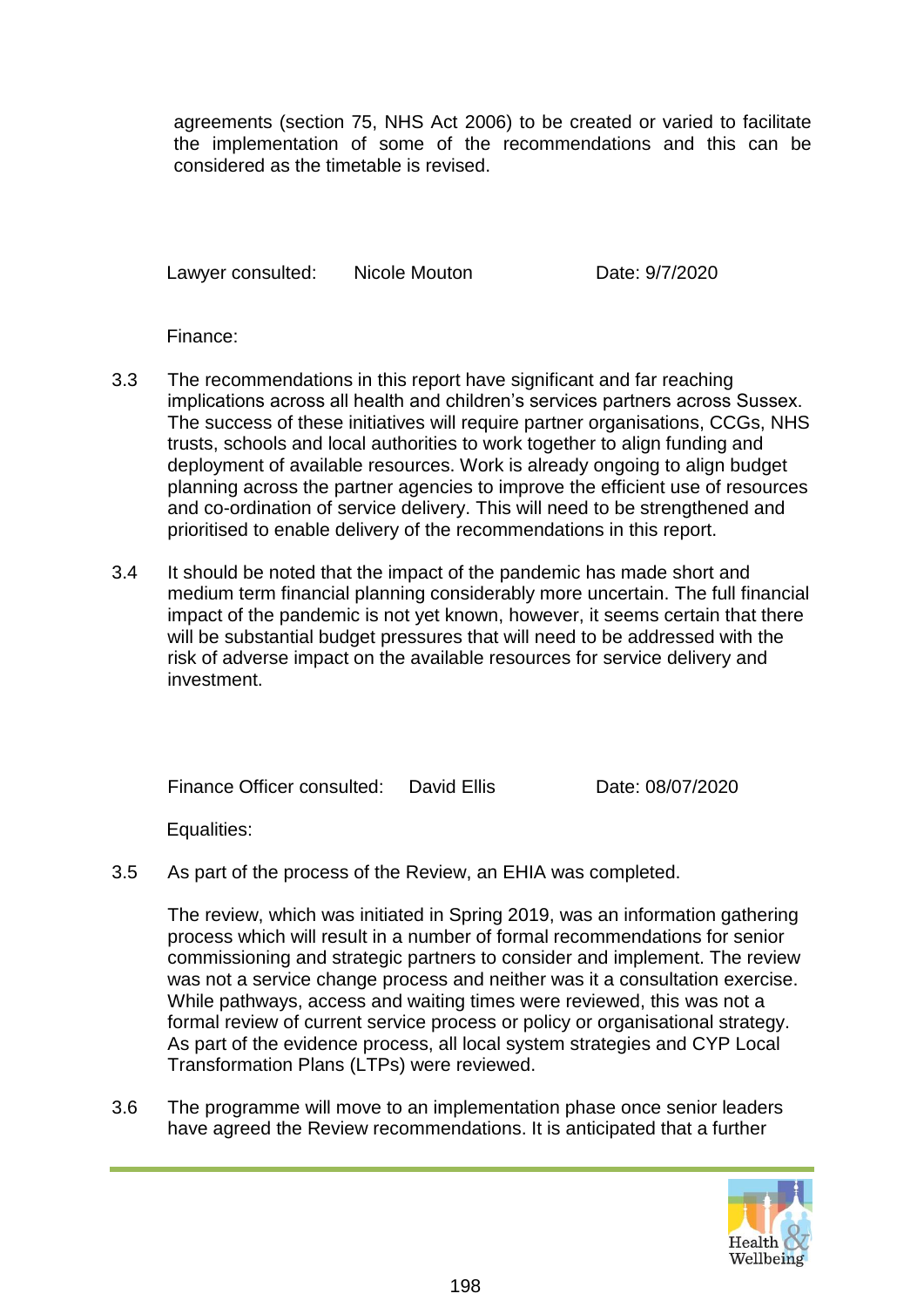EHIA will be undertaken once, recommendations which might change process, are agreed.

Health inequalities noted so far are; flexibility of approach e.g. length of therapy episodes; being discharged if DNA (did not attend); having to restart treatment if a LAC (Looked After Child) is placed from one area of Sussex into another. The recommendations from the Review will respond to these inequalities with proposals for change. Through the process of the review a number of inequalities have been identified namely the approach.

As part of any recommendations around a co-production response we would seek further representation from these groups to address any gaps

#### 3.7 The following areas were noted;

**BAME groups –** the low response from BAME groups is a recognised gap and is identified as a concern. The Review will highlight this lack of engagement with BAME groups – both CYP and with parents and families – and recommendations focussed on co-production and further engagement will respond to this gap.

**Gender re-assignment -** Given the lack of formal data and the significant qualitative evidence obtained

through the engagement process of experience of the pathway, the specific impact of the findings of the review on trans CYP will be considered as part of the review recommendations.

**Sexual orientation -** Recommendations will reflect that CYP in these groups felt that organisations e.g. Allsorts were helpful in supporting them and helping them to access services. This will be included in recommendations for implementation.

**Disability -** The Review and engagement process has had a particular focus on children and young people who have Special Educational Needs and Disabilities (SEND). As part of the process: specific engagement events were held with CYP and their parents from B&H, East and West Sussex: feedback from groups and organisations representing CYP submitted evidence e.g. Amaze<sup>[1]</sup>: and waiting times and waiting lists for access were scrutinised. In addition, many responses to the online surveys were from parents and carers of children in the SEND community, and other parents utilised the Freepost leaflet and direct email account. The Review has gathered a wide and representative view of children and young people and their parents and carers from the SEND community.

Sustainability:



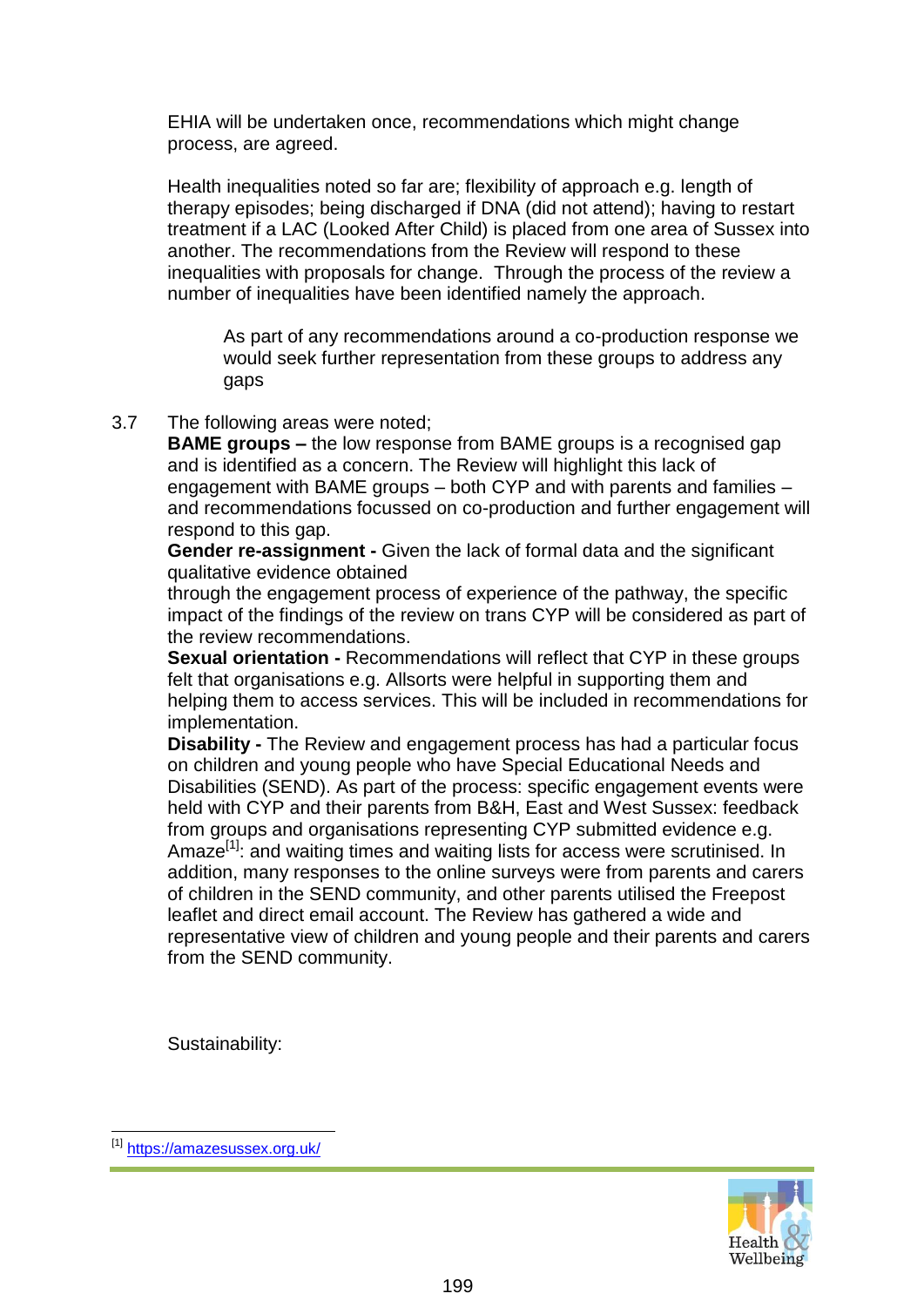3.8 Foundations For Our Future does not recommend specific service, commissioning or contracting changes and therefore does not impact on existing pathways of access, treatment and care for children and young people. In turn, this does not impact on sustainability of organisations within the Brighton & Hove system of delivery. The Review underpinning the Report was not a consultation exercise or a service change exercise. Once the 20 recommendations from the Report are endorsed by system leaders and organisations, the comprehensive implementation plan will identify where further EHIAs will need to be completed.

Public Health and other implications:

- 3.9 The Review Panel has included Public Health representation throughout the programme and the report has used a population health approach in its findings
- 3.10 There is the potential for both local and national media interest in this Report, its key findings and recommendations, once it is released into the public domain. This potential is increased because of the findings in relation to; performance, investment and access to services. Clinical Commissioning Groups (CCGs) have identified a communication lead who has drafted a communication plan which can be adopted across systems to ensure continuity of message and approach.
- 3.11 At no point during the review, was information received to suggest that a service or practice was unsafe. However, data does show that parts of Sussex are outliers, compared to the national average for self-harm and A&E attendance. For this reason and in the context of the extent of recommendations for change, it may be feasible that stakeholders (including the media), draws a direct conclusion to children and young people being at increased risk of harm in Sussex. This risk will be mitigated by a partnership communications plan with consistent messaging which will accompany the report's publication.
- 3.12 An Equality and Health Inequality Impact Assessment (EHIA) was completed as part of the Review and has identified areas of focus as part of the implementation plan to deliver the 20 recommendations in **Foundations For Our Future**.
- **3.13 Foundations For Our Future** makes recommendations for service delivery changes. Current service providers in the City have been involved in the Review as; part of the Review Panel, membership of the Oversight Group or as a stakeholder with interest so have been engaged in discussions to date. Any future discussion focussed on contractual changes elated to delivery, investment or pathways will be part of formal processes with commissioning organisations.